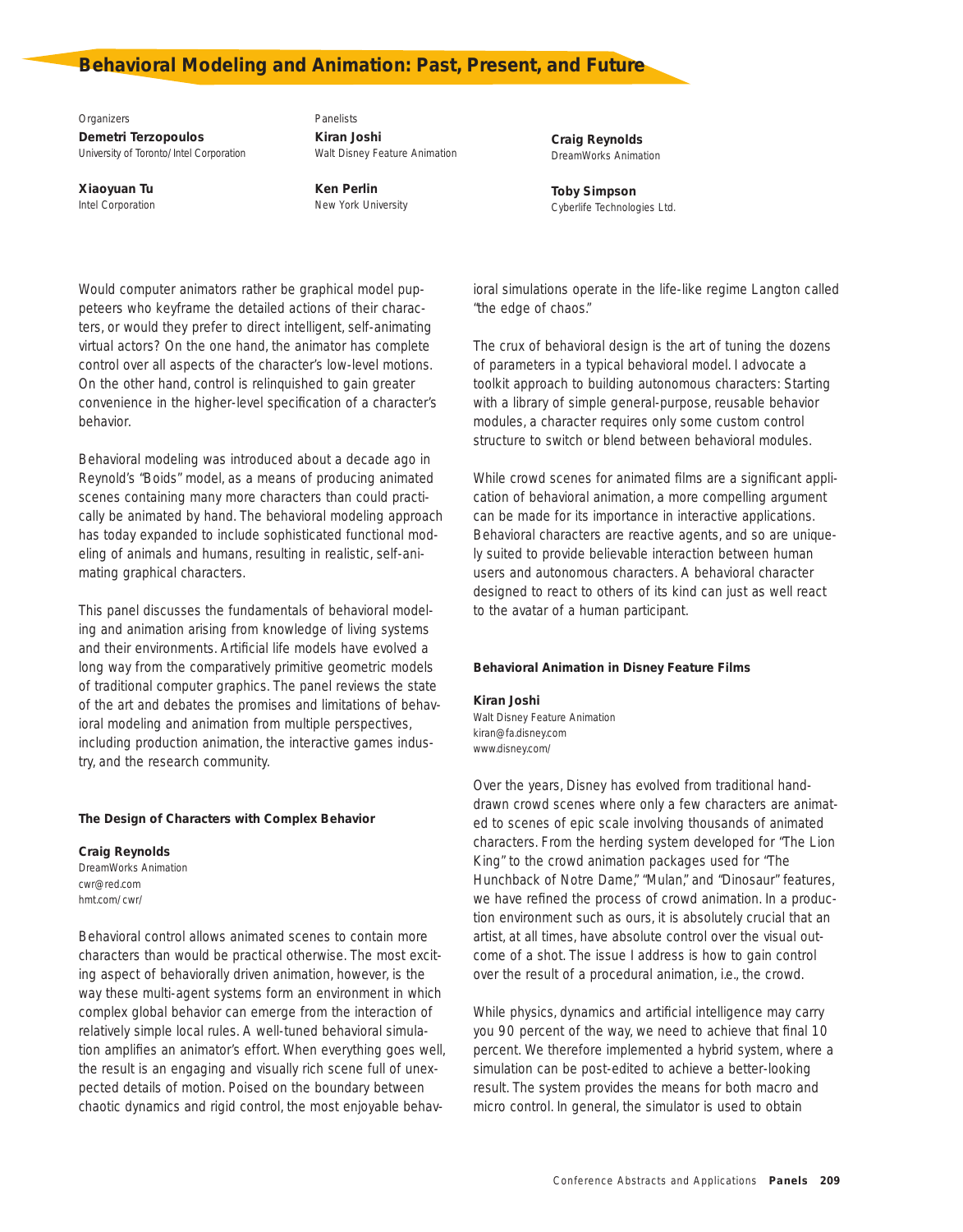# **Behavioral Modeling and Animation: Past, Present, and Future**

results as close as possible, which are then fine tuned in an editor. At the macro control level (i.e. the simulation dynamics), we can often provide more explicit control through "image maps," which map from pixels to state parameters. These maps can simply be drawn by an artist, and they provide an input parameter-set to the simulation that would be hard or impossible to achieve only programatically.

Afterwards, at the micro level, an editor can change virtually any parameter of any entity, pertaining to position and velocity, appearance, and behavior timing, thereby providing a mechanism to stage an entity against any visual requirements.

I show how we go from a layout drawing to the final animation and give the artist the control to achieve the final look.



Wildebeest stempede in "The Lion King."

## **AI Modeling for Behavioral Animation**

#### **Xiaoyuan Tu**

Intel Corporation xiaoyuan\_tu@intel.com www.cs.toronto.edu/~tu/

The distinguishing feature of behavioral animation is that each animated character is governed by a model of how it should behave. Although the model can be as simple as a few behavioral rules, the interaction between the characters can generate elaborate emergent behavior. The "Flocking Boids" is a landmark example.

A good topic for discussion is the future or extension of behavioral animation models. On the one hand, it is interesting to investigate the realm of emergent behavior from the complex interactions of simpler behavioral entities. On the other hand, a natural extension to current models of reactive behavior is the modeling of cognition. I consider it the ultimate challenge to animation modeling that we may someday model a fully functional human. Imagine how differently an animated feature would be produced when the characters can react and reason like real human actors. The animator's role then will be like that of a director, and the virtual characters will improvise their parts based on the direction they receive.

To this end, the topic of artificial intelligence naturally enters the domain of graphics modeling. We are still a (very) long way from achieving this goal. However, this should not intimidate us from making initial steps, nor should this invalidate our early attempts. I advocate exploration of existing AI techniques and ongoing AI research for cognitive modeling in animation. The common goal of modeling human intelligence shared by AI and graphics researchers will surely prove beneficial to both areas.



Crowd in "The Hunchback of Notre Dame." Artificial Fishes in a Digital Sea